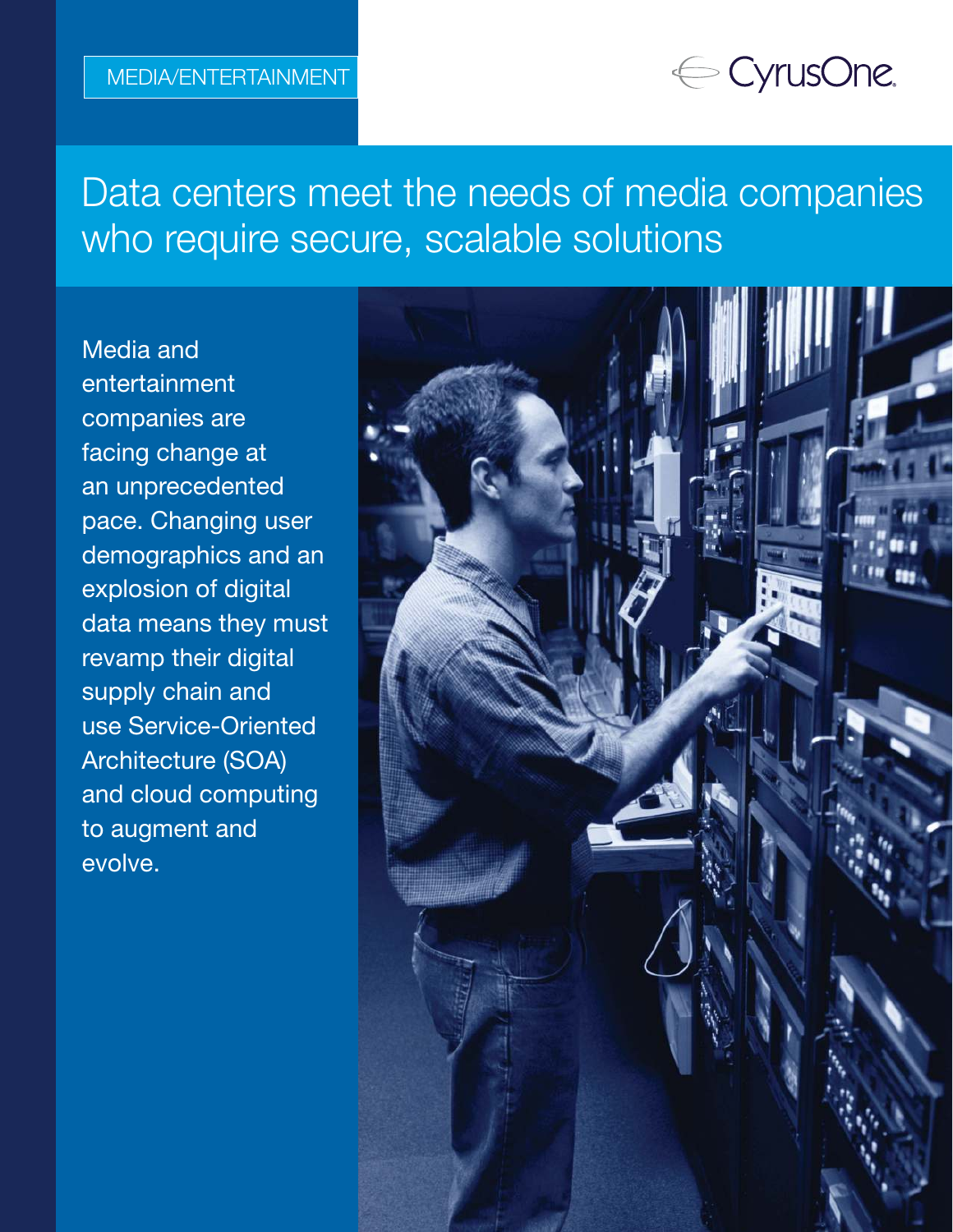Successful media and entertainment companies are using technology to enrich the digital supply chain and improve their competitive advantage. They are leveraging Content Delivery Networks (CDNs) to push content into multi-channel, multi-screen environments at a reduced cost.

Building digital archives includes digitizing assets and leveraging these archives to support ongoing production. All of these advancements require secure, scalable, long term data center solutions.

# Media organizations' evolving data center needs include:

- Multimedia storage and distribution
- High performance computing (HPC)
- High bandwidth availability
- Uninterrupted uptime / SLA uptime
- Scalable services
- Strategy for protecting assets from cyber attacks
- Secure online environments
- 100% payment card industry (PCI) coverage for managed requirements
- Expert monitoring to prevent unauthorized access
- Sophisticated encryption
- Active/active or active/passive business continuity
- Improved recovery time / Disruption time
- Uninterrupted access from anywhere
- High levels of performance, quality of service and reliability
- Service optimization and capacity planning

### Managing the transition to outsourcing a data center can be daunting

With a history of successfully serving the financial industry alongside other customers of the Fortune 1000, CyrusOne is standing ready to ensure that your enterprise is equippedwith the right-sized data center solution – tailored to meet the needs of your enterprise – for today and tomorrow.



 $\overline{2}$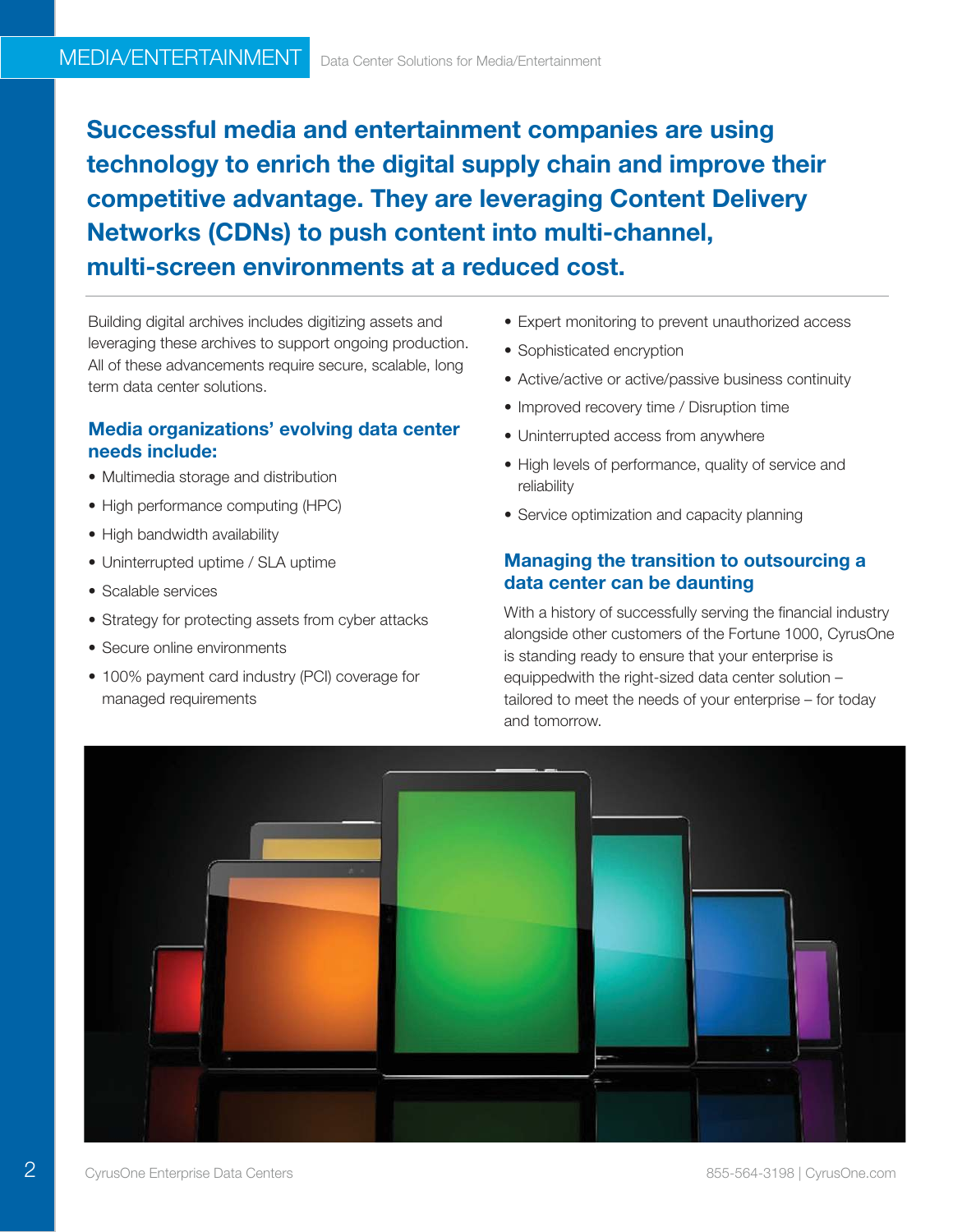# Discover why so many Fortune 1000 companies trust CyrusOne

## Flexible, Scalable Solutions

Flexible data center solutions readily scale to match the needs of growing businesses.

- Thorough assistance in scoping, engineering and implementation to ensure that your solutions are right-sized for your needs now and in the future
- Choose the level of power redundancy needed for your applications (2N)
- Contract flexibility to ramp into your purchased power and space
- Office space available for permanent or temporary staffing

# Proven, Innovative Technology

Benefit from the latest data center innovations CyrusOne expert technicians can apply to your IT environment.

- Power densities up to 900 KW per rack so you can scale your server environment vertically, with increased power to optimize your footprint
- Massively Modular® data center engineering can deliver large-scale deployments and build outs in just 12 weeks
- The CyrusOne Multi-Facility Interconnected Platform enables you to mix and match data centers while enjoying optimal connectivity using the National Internet Exchange (IX)

#### Exceptional Service

Enjoy personalized, consultative service through all stages of the relationship – design, build, installation, management and reporting

- Data centers designed and built by CyrusOne to the highest industry standards and service activities led by CyrusOne employees
- Experienced implementation team that understands the complexities of various-sized organization's requirements for key processes, management, nformation handling and security needs
- Complete transparency with no hidden fees for building management, security and preventive maintenance.

# High Reliability

Benefit from an engineered solution that delivers excellent uptime and availability for your mission-critical applications.

- High degree of resiliency with no single point of failure
- Carrier-neutral facilities
- Certifications and attestations include ISO 27001, SSAE 16 Type II Audited, PCI DSS, HIPAA/HITECH, FISMA-High and Open IX
- CyrusOne Facilities are designed to meet TIA-942 requirements for electrical and mechanical
- 100 percent uptime service-level agreements (SLAs)